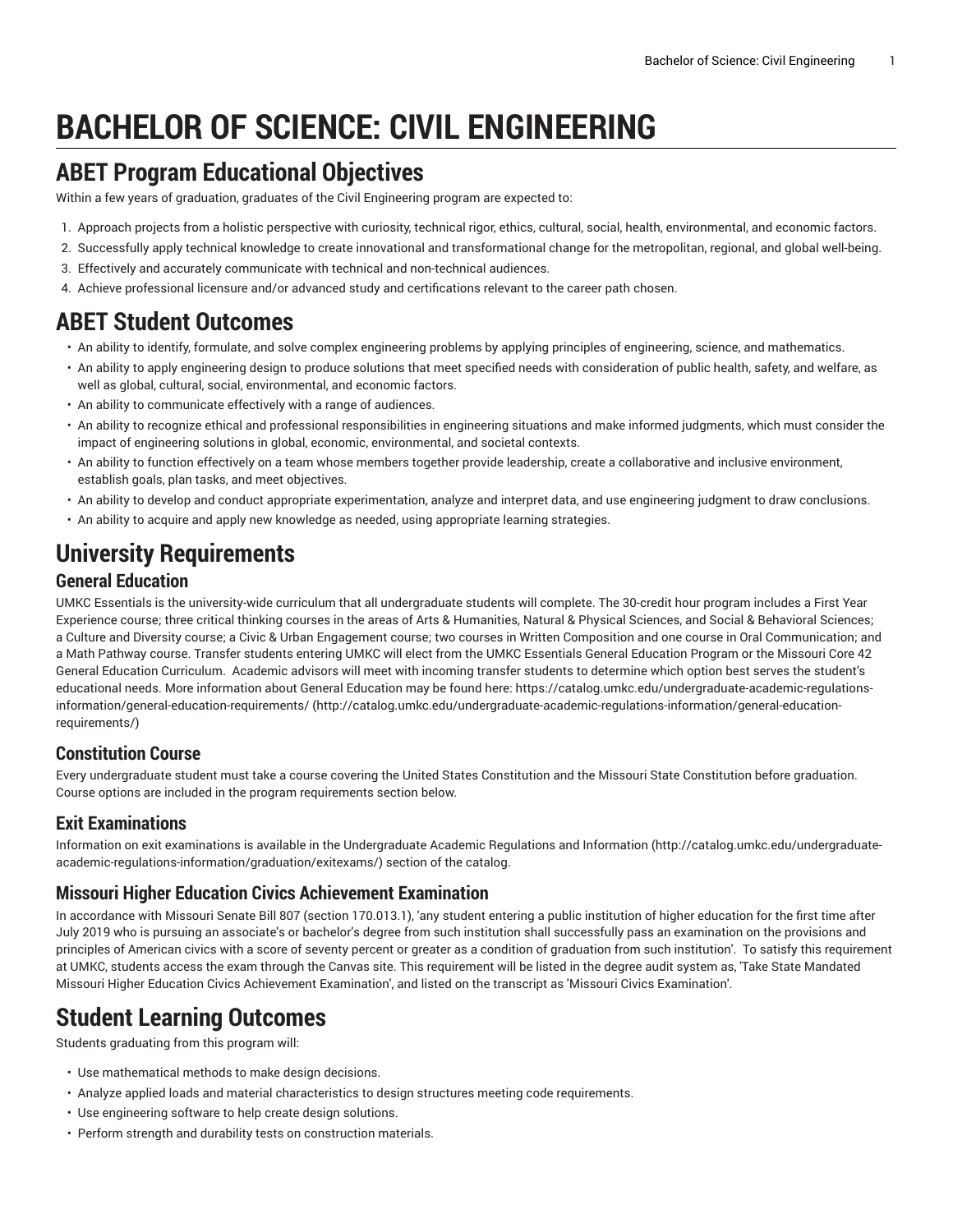- Write technical documents communicating engineering analysis and design solutions.
- Design an engineering solution reflecting current engineering industry standard of care for a community problem.

### **Admissions**

High school students planning to apply to this degree program are strongly encouraged to take a college preparatory program that emphasizes mathematics, science and communication skills.

First-time college student applicants to the undergraduate program in civil engineering will be automatically admitted if they obtain:

- 1. An ACT mathematics score of at least 25 and
- 2. An ACT composite score of at least 24 and
- 3. A 3.0 Core High School GPA.

First-time college student applicants who do not meet the above criteria but do meet UMKC general admission requirements will have their applications reviewed for admission. Applicants who are not admitted to this degree program but do meet UMKC general admission requirements may be admitted to University College.

Students without the prerequisite preparation must take the needed coursework before enrolling in courses required for the bachelor's degree. Students seeking re-admission must have been in good academic standing when last enrolled. Otherwise, re-admission requires a formal review by the undergraduate program committee.

Transfer applicants must have at least 24 credits of transferable college credit, an overall 2.0 GPA on a 4.0 scale in all coursework, which includes repeated coursework, attempted at previous institutions. Transfer applicants without a 2.0 or higher college GPA must submit a petition for admission.

### **Program Requirements**

The Bachelor of Science in Civil Engineering prepares students with a breadth and depth in the technical knowledge so that they can work immediately in most areas of the profession including geo technical engineering; water and environmental engineering; construction; and structural engineering. **Engineering programs must demonstrate that their students attain the outcomes listed above.**

#### An approved Machine Shop Safety course must be completed prior to using tools in university sponsored activities and facilities.

Students must obtain OSHA safety certification prior to degree conferral.

A grade of "C" or higher must be earned in all major required coursework.

All UMKC students must take HEIghten after completing 90 credit hours and before applying for graduation [\(http://www.umkc.edu/exitexams/](http://www.umkc.edu/exitexams/)).

#### **UMKC Essentials**

| Code                                                         | Title                                                                                                | <b>Credits</b> |  |
|--------------------------------------------------------------|------------------------------------------------------------------------------------------------------|----------------|--|
| First Semester Experience Course (GEFSE)                     |                                                                                                      |                |  |
| <b>Written Communication:</b>                                |                                                                                                      |                |  |
| ENGLISH 110                                                  | Introduction to Academic Prose                                                                       | 3              |  |
| <b>ENGLISH 225</b>                                           | English II: Intermediate Academic Prose                                                              | 3              |  |
| Oral Communication (choose one of the following):            |                                                                                                      |                |  |
| COMM-ST 110                                                  | Fundamentals of Effective Speaking and Listening                                                     |                |  |
| COMM-ST 140                                                  | Introduction to Communication                                                                        |                |  |
| COMM-ST 212                                                  | <b>Argumentation And Debate</b>                                                                      |                |  |
| Interpersonal Communication<br>COMM-ST 277                   |                                                                                                      |                |  |
| Math Pathway (Satisfied in program requirements below)       |                                                                                                      |                |  |
| Critical Thinking in Arts & Humanities (GECRT-AH)            |                                                                                                      |                |  |
|                                                              | Critical Thinking in Natural & Physical Sciences (GECRT-SC; Satisfied in program requirements below) |                |  |
| Critical Thinking in Social & Behavioral Sciences (GECRT-SS) |                                                                                                      |                |  |
| Culture & Diversity Course (GECDV)                           |                                                                                                      |                |  |
|                                                              | Civic & Urban Engagement Course (GECUE; Satisfied in program requirements below)                     |                |  |
| <b>Total Credits</b>                                         |                                                                                                      | 21             |  |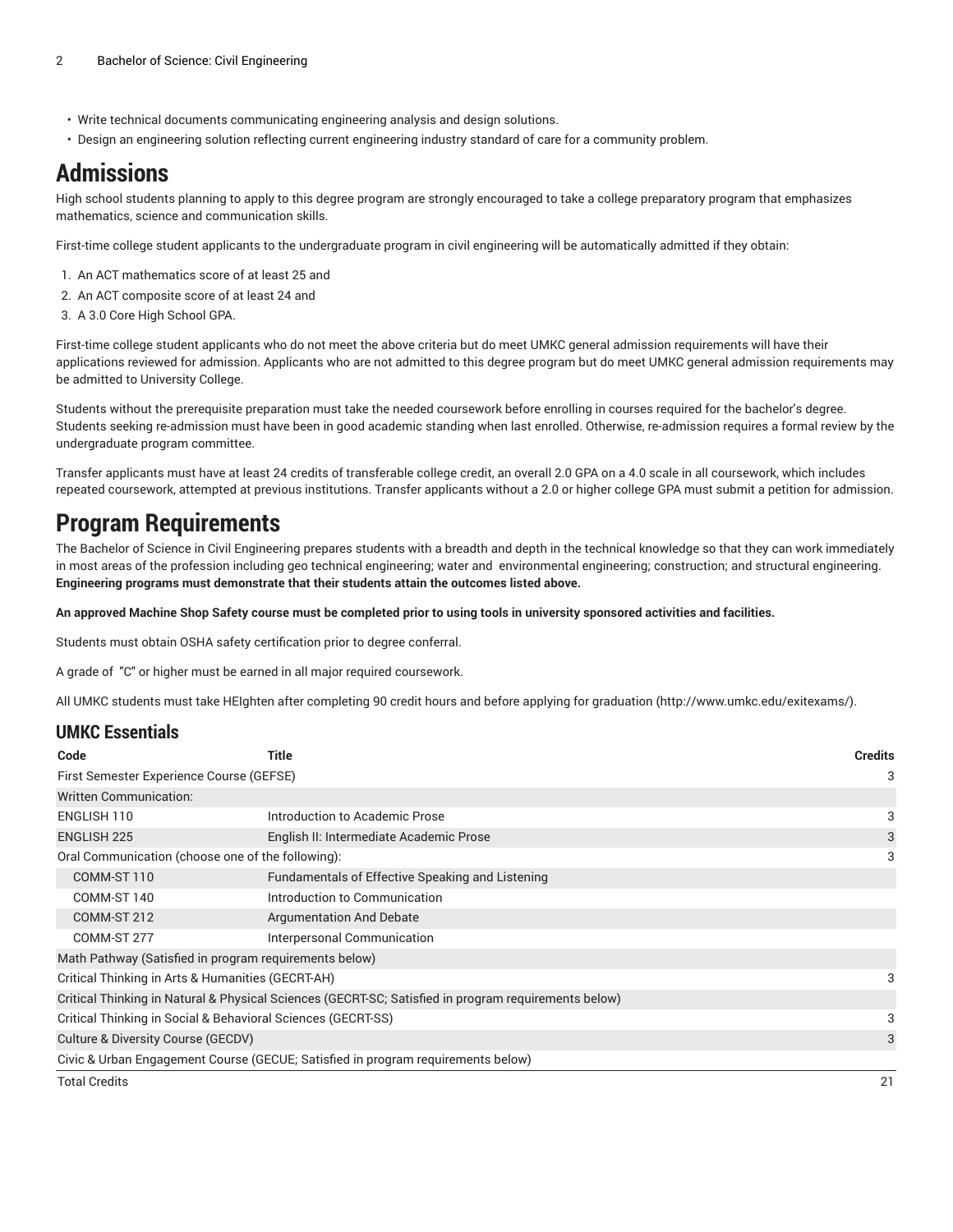#### **Constitution Course Requirement**

Section 170.011.1 of the Missouri Revised Statutes, 2015, states that all candidates for a degree issued by a college or university in the state of Missouri must have "satisfactorily passed an examination on the provisions and principles of the Constitution of the United States and of the state of Missouri, and in American history and American institutions."

Courses at UMKC that satisfy this state requirement are:

| Code                         | Title                                      | <b>Credits</b> |
|------------------------------|--------------------------------------------|----------------|
| Choose one of the following: |                                            | 3              |
| CJC 364                      | The Supreme Court And The Criminal Process |                |
| HISTORY 101                  | U.S. History to 1877                       |                |
| HISTORY 102                  | U.S. History Since 1877                    |                |
| HONORS 230                   | <b>Honors American Government</b>          |                |
| POL-SCI 210                  | American Government                        |                |

Total Credits 3

There are a few other ways this requirement can be satisfied for students transferring to UMKC:

- Take an equivalent course from the list above at a regionally accredited institution.
- Earn credit for one of the above courses through AP, IB, or CLEP.
- Take a course that directly satisfies the Missouri Constitution Requirement at another Missouri institution.
- Have a previous bachelors degree (or higher) from a regionally accredited institution.
- Have an Associate of Arts degree from a regionally accredited institution.
- Complete the 42 Hour Core at a Missouri institution and have it listed on the official transcript.

#### **Major Requirements**

| Code                                                     | <b>Title</b>                                                | <b>Credits</b> |  |  |
|----------------------------------------------------------|-------------------------------------------------------------|----------------|--|--|
| Math and Science Requirements (satisfies Math Pathway)   |                                                             |                |  |  |
| <b>CHEM 211</b>                                          | <b>General Chemistry I</b>                                  | 5              |  |  |
| & 211L                                                   | and Experimental General Chemistry I                        |                |  |  |
| <b>MATH 266</b>                                          | Accelerated Calculus I                                      | 4              |  |  |
| <b>MATH 268</b>                                          | <b>Accelerated Calculus II</b>                              | 3              |  |  |
| <b>MATH 250</b>                                          | Calculus III                                                | 4              |  |  |
| <b>MATH 345</b>                                          | <b>Ordinary Differential Equations</b>                      | 3              |  |  |
| MATH 345L                                                | <b>Ordinary Differential Equations Lab</b>                  | 1.             |  |  |
| <b>STAT 235</b>                                          | <b>Elementary Statistics</b>                                | 3              |  |  |
| PHYSICS 240                                              | Physics For Scientists and Engineers I                      | 5              |  |  |
| PHYSICS 250                                              | Physics For Scientists and Engineers II                     | 5              |  |  |
| BIOLOGY 108                                              | General Biology I                                           | 3              |  |  |
| or GEOLOGY 220                                           | <b>General Geology</b>                                      |                |  |  |
| <b>Engineering Fundamental Course Requirements</b>       |                                                             |                |  |  |
| CIV-ENGR 275                                             | Engineering Statics (satisfies GECRT-SC course requirement) | 3              |  |  |
| CIV-ENGR 276                                             | <b>Strength Of Materials</b>                                | 3              |  |  |
| CIV-ENGR 351                                             | <b>Fluid Mechanics</b>                                      | 3              |  |  |
| <b>E&amp;C-ENGR 216</b>                                  | <b>Engineering Computation</b>                              | 4              |  |  |
| MEC-ENGR 130                                             | <b>Engineering Graphics</b>                                 | 3              |  |  |
| <b>Civil Engineering Fundamental Course Requirements</b> |                                                             |                |  |  |
| CIV-ENGR 111                                             | <b>First Year Cornerstone</b>                               | 1              |  |  |
| CIV-ENGR 113                                             | <b>Engineering Measurements</b>                             | $\mathbf{1}$   |  |  |
| CIV-ENGR 190                                             | <b>Special Topics</b>                                       | 1              |  |  |
| CIV-ENGR 321                                             | <b>Structural Analysis</b>                                  | 4              |  |  |
| CIV-ENGR 323                                             | <b>Structural Steel Design</b>                              | 3              |  |  |
| CIV-ENGR 335                                             | Soil Mechanics                                              | 3              |  |  |
| CIV-ENGR 342                                             | Introduction to Environmental Engineering                   | 3              |  |  |
| <b>CIV-ENGR 378WI</b>                                    | <b>Civil Engineering Materials</b>                          | 3              |  |  |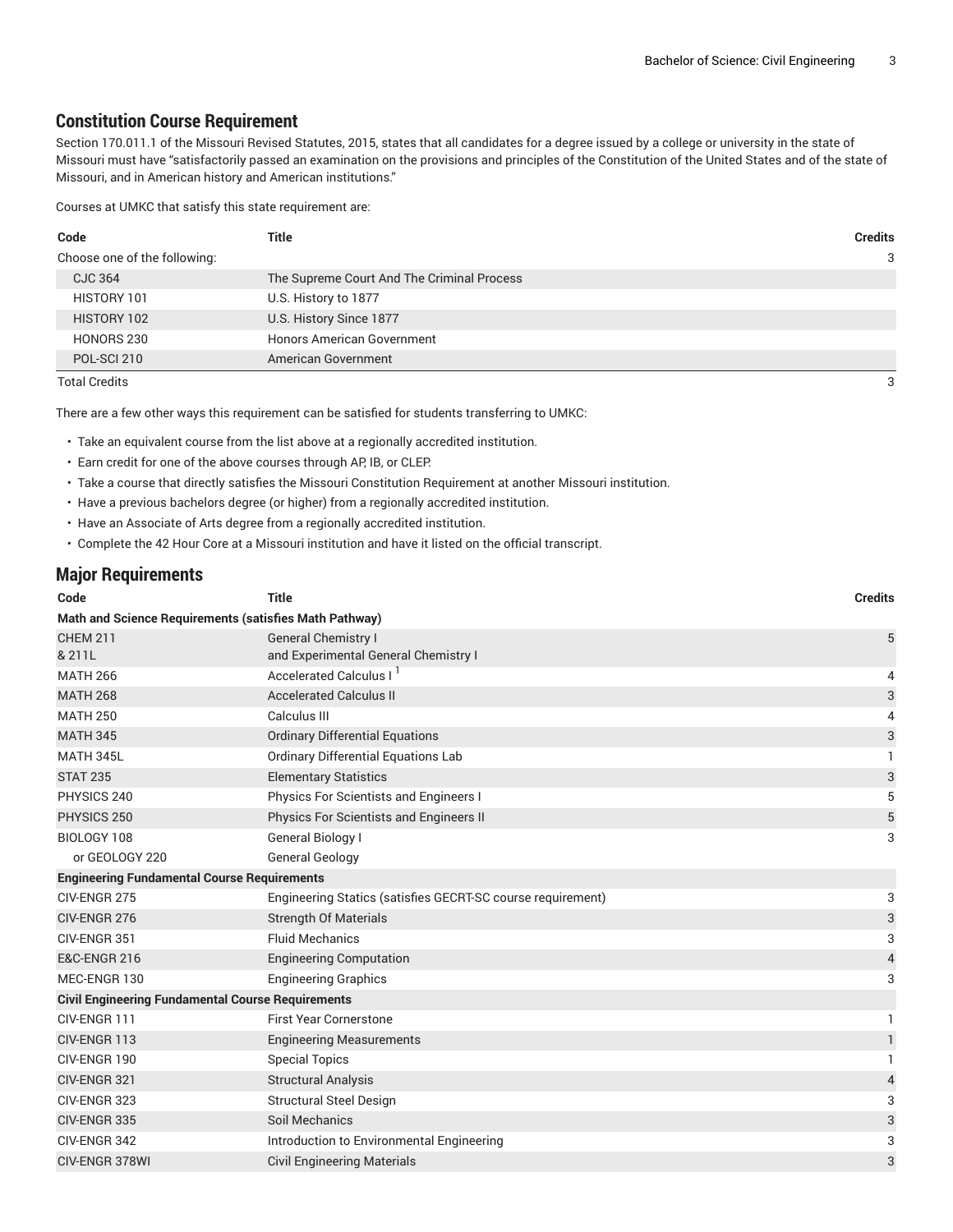| CIV-ENGR 411                                  | Civil Engineering Systems Design I                                       | $\sqrt{2}$ |
|-----------------------------------------------|--------------------------------------------------------------------------|------------|
| CIV-ENGR 412                                  | Civil Engineering Systems Design II (satisfies GECUE course requirement) | 3          |
| CIV-ENGR 422WI                                | Reinforced Concrete Design                                               | 3          |
| CIV-ENGR 432                                  | <b>Foundation Engineering</b>                                            | 3          |
| CIV-ENGR 467                                  | Introduction to Construction Management                                  | 3          |
| CIV-ENGR 481                                  | Introduction to Transportation                                           | 3          |
| CIV-ENGR 497                                  | <b>Engineering Hydrology</b>                                             | 3          |
| <b>Civil Engineering Electives</b>            |                                                                          |            |
| Take 12 hours of civil engineering electives. |                                                                          | 12         |
| <b>CHEM 431</b>                               | Physical Chemistry I                                                     |            |
| CIV-ENGR 357                                  | <b>Engineering Hydraulics</b>                                            |            |
| CIV-ENGR 404                                  | Project Management of Integrated Design and Construction                 |            |
| CIV-ENGR 405                                  | Capital Project Delivery Methods                                         |            |
| CIV-ENGR 406                                  | <b>Construction Project Risk Management</b>                              |            |
| CIV-ENGR 417                                  | <b>Advanced Structural Analysis</b>                                      |            |
| CIV-ENGR 421                                  | Matrix Methods of Structural Analysis                                    |            |
| CIV-ENGR 423                                  | <b>Advanced Structural Steel Design</b>                                  |            |
| CIV-ENGR 425                                  | <b>Prestressed Concrete</b>                                              |            |
| CIV-ENGR 427                                  | Advanced Reinforced Concrete Design                                      |            |
| CIV-ENGR 429                                  | Design of Structures for Blast and Fire                                  |            |
| CIV-ENGR 431                                  | <b>Fundamentals of Geomaterial Characterization</b>                      |            |
| CIV-ENGR 436                                  | <b>Advanced Soil Mechanics</b>                                           |            |
| CIV-ENGR 442                                  | <b>Hydraulic Structures</b>                                              |            |
| CIV-ENGR 443                                  | Hazardous Waste Management                                               |            |
| CIV-ENGR 447                                  | <b>Legal Topics for Engineers</b>                                        |            |
| CIV-ENGR 449                                  | Environmental Compliance, Auditing and Permitting                        |            |
| CIV-ENGR 452                                  | Hydraulics of Open Channels                                              |            |
| CIV-ENGR 453                                  | Hydraulics and Variability of Rivers                                     |            |
| CIV-ENGR 454                                  | <b>River Stability and Scour</b>                                         |            |
| CIV-ENGR 456                                  | Urban Hydrology                                                          |            |
| CIV-ENGR 463                                  | <b>Construction Law</b>                                                  |            |
| CIV-ENGR 468                                  | <b>Construction Planning and Scheduling</b>                              |            |
| CIV-ENGR 466                                  | Green Building and Sustainable Infrastructure                            |            |
| CIV-ENGR 469                                  | <b>Construction Methods and Equipment</b>                                |            |
| CIV-ENGR 470                                  | <b>Corrosion Engineering</b>                                             |            |
| CIV-ENGR 471                                  | <b>Advanced Portland Cement Concrete</b>                                 |            |
| CIV-ENGR 473                                  | Durability of Civil Engineering Materials                                |            |
| CIV-ENGR 475                                  | Seismic Design of Structures                                             |            |
| CIV-ENGR 484                                  | Pavement Materials Design, Maintenance, and Rehabilitation               |            |
| MEC-ENGR 285                                  | <b>Engineering Dynamics</b>                                              |            |
| MEC-ENGR 299                                  | <b>Engineering Thermodynamics</b>                                        |            |
| <b>MGT 360</b>                                | <b>Groups and Teams</b>                                                  |            |
| <b>UPD 403</b>                                | <b>GIS for Urban Planning</b>                                            |            |

Total Credits 103

1

Students not meeting the MATH 266 prerequisite requirements will have 3-8 additional hours (MATH 110 and MATH 125, or MATH 120) with a minimum grade of 'B'.

#### **Minimum GPA: 2.0**

**Total Credit Hours: 127**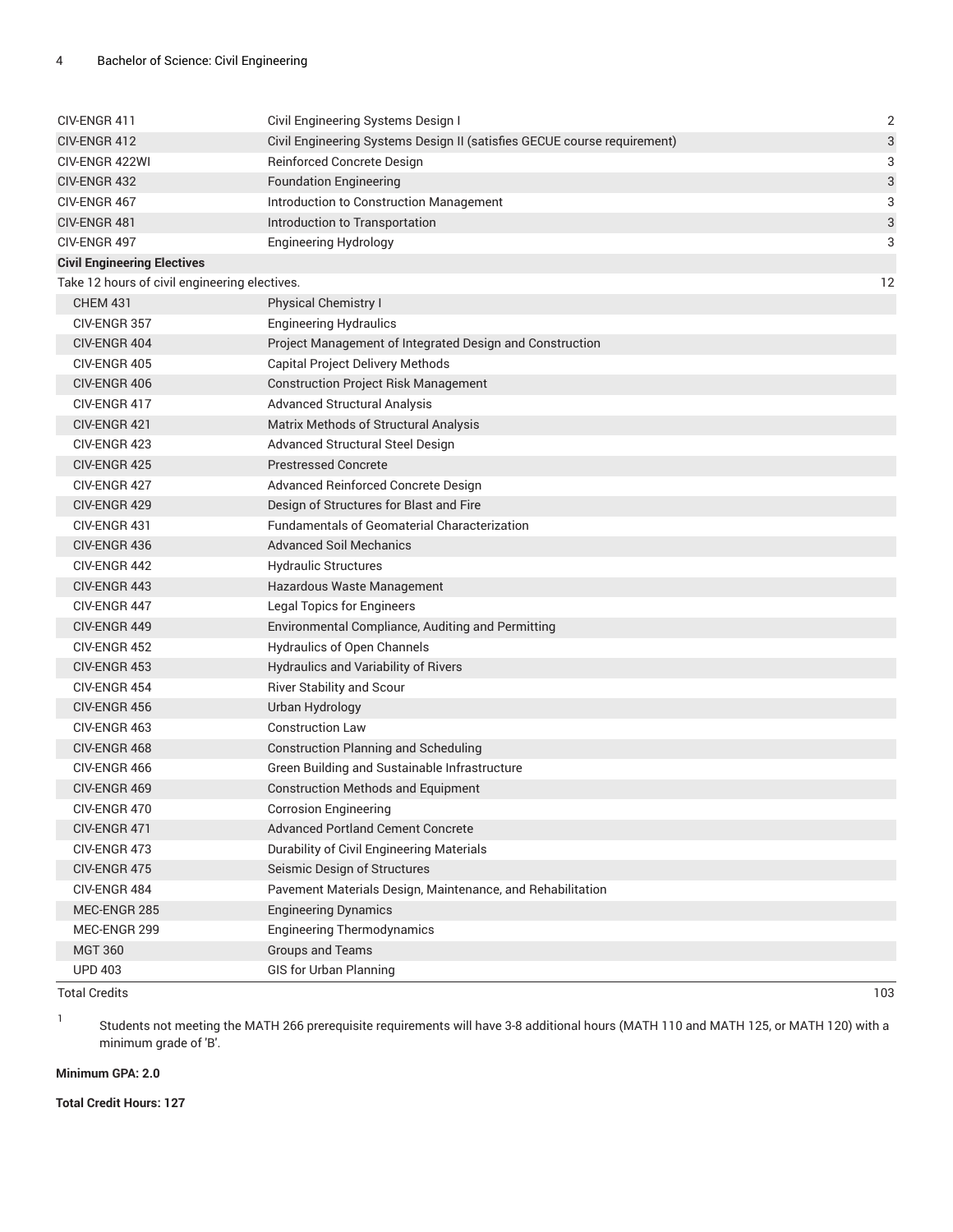### **Tools for Planning and Fulfilling Academic Requirements**

UMKC's Major Maps are detailed, semester by semester plans that lead a student to complete all degree requirements within four years. Plans include benchmarks and critical courses by term that assist a student's evaluation of progress and major "fit". In order to ensure that the appropriate courses are taken, students are encouraged to consult with the undergraduate advisor for this major. Please see the tab above to view the major map for this program.

UMKC's [Transfer](https://www.umkc.edu/admissions/transfer-guides.html) Guides [\(https://www.umkc.edu/admissions/transfer-guides.html](https://www.umkc.edu/admissions/transfer-guides.html)) provide detailed guidance on recommended transfer coursework, plans of study, transfer timelines, and transfer contact information. To ensure a seamless transfer experience, students are encouraged to work with both their community college advisor and a UMKC advisor when planning their coursework.

UMKC's [PlanMyDegree](https://www.umkc.edu/registrar/academic-programs/plan-my-degree.html) 'Audit' ([https://www.umkc.edu/registrar/academic-programs/plan-my-degree.html\)](https://www.umkc.edu/registrar/academic-programs/plan-my-degree.html) degree audit system provides an individual evaluation of all degree requirements (General Education, Degree Specific, Major Specific, etc.) for students' officially recorded (Office of Registration and Records) and "what if" exploratory plans of study. This evaluation is used to certify all graduation requirements.

UMKC's [PlanMyDegree](https://www.umkc.edu/registrar/academic-programs/plan-my-degree.html) 'Plans' [\(https://www.umkc.edu/registrar/academic-programs/plan-my-degree.html\)](https://www.umkc.edu/registrar/academic-programs/plan-my-degree.html) degree planning tool enables students to develop a personalized semester by semester plan of study towards completion of degree requirements for student's officially recorded (Office of Registration and Records) and "what if" exploratory plans of study. Update and edit your full plan to degree completion each term and confirm accuracy each semester with your Academic Advisor(s).

### **Major Map Four Year Graduation Plan - Courses & Critical Benchmarks for First Time College Students:**

UMKC's Major Maps are detailed, undergraduate four-year course outlines that inform students on the classes they should take and when to take them. Outlines are updated yearly. Graduate students should visit their program's individual school for program outlines.

The following is a sample course of study. Your path to graduation may vary based on factors such as college credit you earned while in high school, transfer work from other institutions of higher learning, and placement in Mathematics. You are responsible for checking prerequisites to any courses. It is the Student's responsibility to ensure that all program requirements are met. This guide is not a substitute for academic advisement.

| <b>First Year</b>           |                |                         |                |              |
|-----------------------------|----------------|-------------------------|----------------|--------------|
| <b>Fall Semester</b>        | <b>Credits</b> | <b>Spring Semester</b>  | <b>Credits</b> |              |
| MATH $266^{\rm CC}$         |                | $4$ MATH $268^{\rm CC}$ |                | 3            |
| <b>CHEM 211</b><br>& 211LCC |                | 5 PHYSICS 240CC         |                | 5            |
| CIV-ENGR 111                |                | 1 MEC-ENGR 130          |                | 3            |
| ENGLISH 110                 |                | 3 ENGLISH 225           |                | $\sqrt{3}$   |
| <b>GEFSE 101</b>            |                | 3 GECRT-SS 101          |                | 3            |
|                             |                | 16                      |                | 17           |
| <b>Second Year</b>          |                |                         |                |              |
| <b>Fall Semester</b>        | <b>Credits</b> | <b>Spring Semester</b>  | <b>Credits</b> |              |
| MATH $250^{\rm CC}$         |                | 4 MATH 345<br>& 345LCC  |                | 4            |
| PHYSICS 250CC               |                | 5 CIV-ENGR 276CC        |                | $\sqrt{3}$   |
| CIV-ENGR 113                |                | 1 CIV-ENGR 351          |                | 3            |
| CIV-ENGR 275CC              |                | 3 CIV-ENGR 190          |                | $\mathbf{1}$ |
| <b>E&amp;C-ENGR 216</b>     |                | 4 COMM-ST 110 or 277    |                | 3            |
|                             |                | GECRT-AH 101            |                | $\sqrt{3}$   |
|                             |                | 17                      |                | 17           |
| <b>Third Year</b>           |                |                         |                |              |
| <b>Fall Semester</b>        | <b>Credits</b> | <b>Spring Semester</b>  | <b>Credits</b> |              |
| CIV-ENGR 321                |                | 4 CIV-ENGR 323 or 481   |                | 3            |
| CIV-ENGR 335                |                | 3 CIV-ENGR 378WI or 342 |                | $\sqrt{3}$   |
| CIV-ENGR 467                |                | 3 CIV-ENGR 497          |                | 3            |